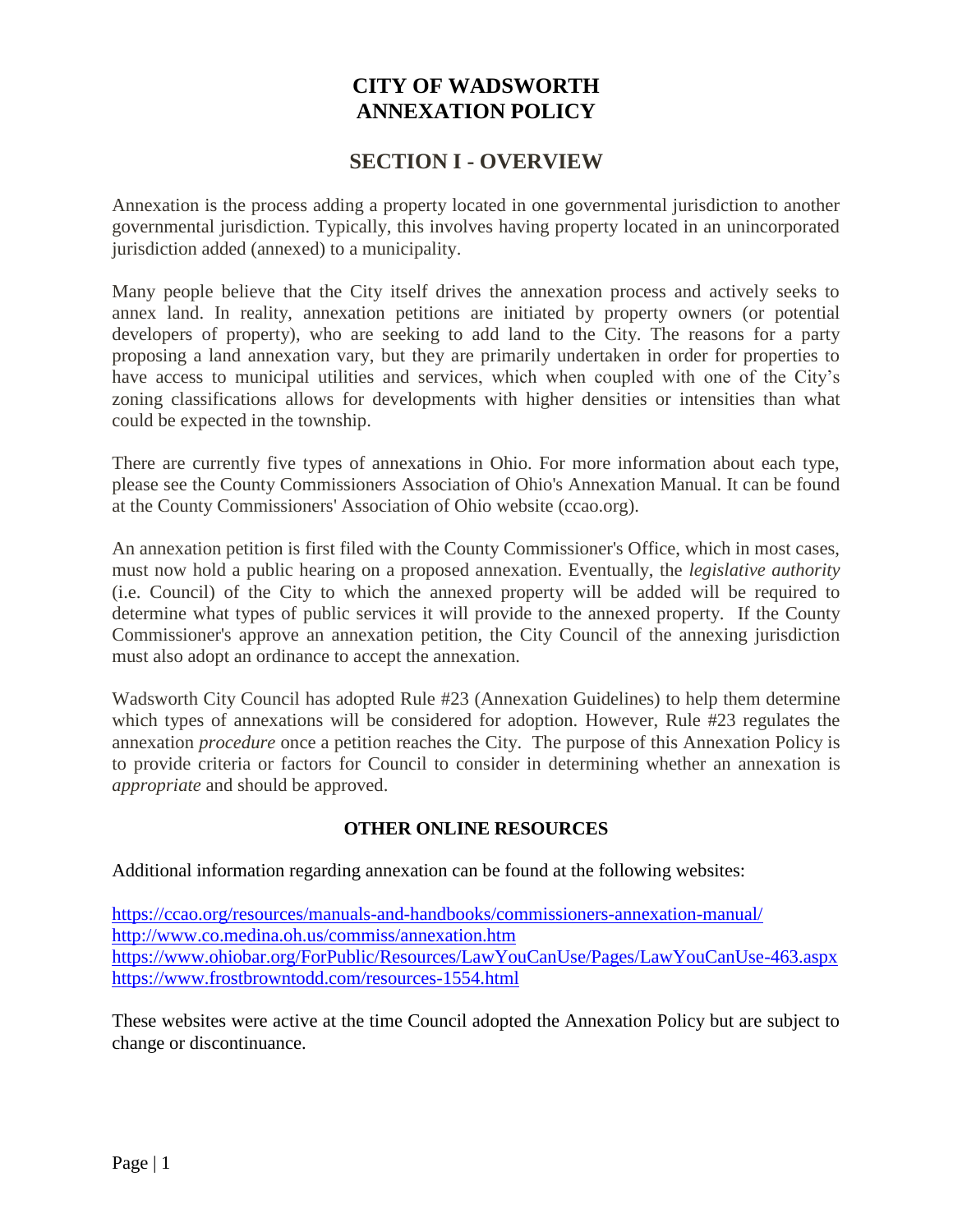### **ANNEXATION POLICY - INTENT**

The purpose of this policy is to provide guidance to City Council and the City's other reviewing department evaluate the merits of annexation petitions. The City needs to determine whether land proposed for annexation can actually be served by the city's public infrastructure and whether the annexation would result in a development of use types whose benefits outweigh the costs (primarily the long-term maintenance costs) in providing public services and utilities to the property.

In addition, consideration should be given to alternative ways to allow for properties outside of the city limits to be developed without requiring annexation and when such alternatives might be appropriate.

#### **CONSIDERATIONS**

In determining whether an annexation petition should be accepted, City Council should consider the following factors:

#### Location

The land proposed for annexation should be located within the study area boundaries of the most recently adopted Comprehensive Plan or plan update. The study area represents those areas that can be used to accommodate physical growth over the 20-year plan horizon and the study area boundaries are reflected on all of the maps within the Comprehensive Plan.

- Lands located in Sharon Twp.; other Townships outside of Wadsworth Twp.; or located with Wadsworth Twp. but outside of the Comprehensive Plan's study area should generally be discouraged from annexation, unless the property to be annexed is necessary to address a specific land use or policy goal established by the City (see pp. 21-27 of the Comprehensive Plan for Visions and Goals).
- Lands to be annexed should share a *substantial* common boundary with property already in the City's corporation limits. While the term substantial can mean many different things depending on the audience, the common boundary should be more than a shared point or narrow strip.

#### Long Range Planning

In addition to the City's Comprehensive Plan, both Sharon & Wadsworth Townships have adopted Comprehensive Land Use Plans, so how an annexation petition, if approved, might impact the neighboring townships should be taken into consideration. In general, the density of residential uses and the intensity of non-residential uses in townships are significantly lower that what can be developed in the City. This is due to the fact that traditionally, most unincorporated areas of the County do not have access to public utilities, such as water and sewer. However, this may be changing, if Medina County develops public sewer and water facilities.

 If an annexation petition is approved, care should be taken during the site development process to create "buffers" between higher density and intensity uses that can occur in the City and the lower density/intensity uses in the adjacent township(s).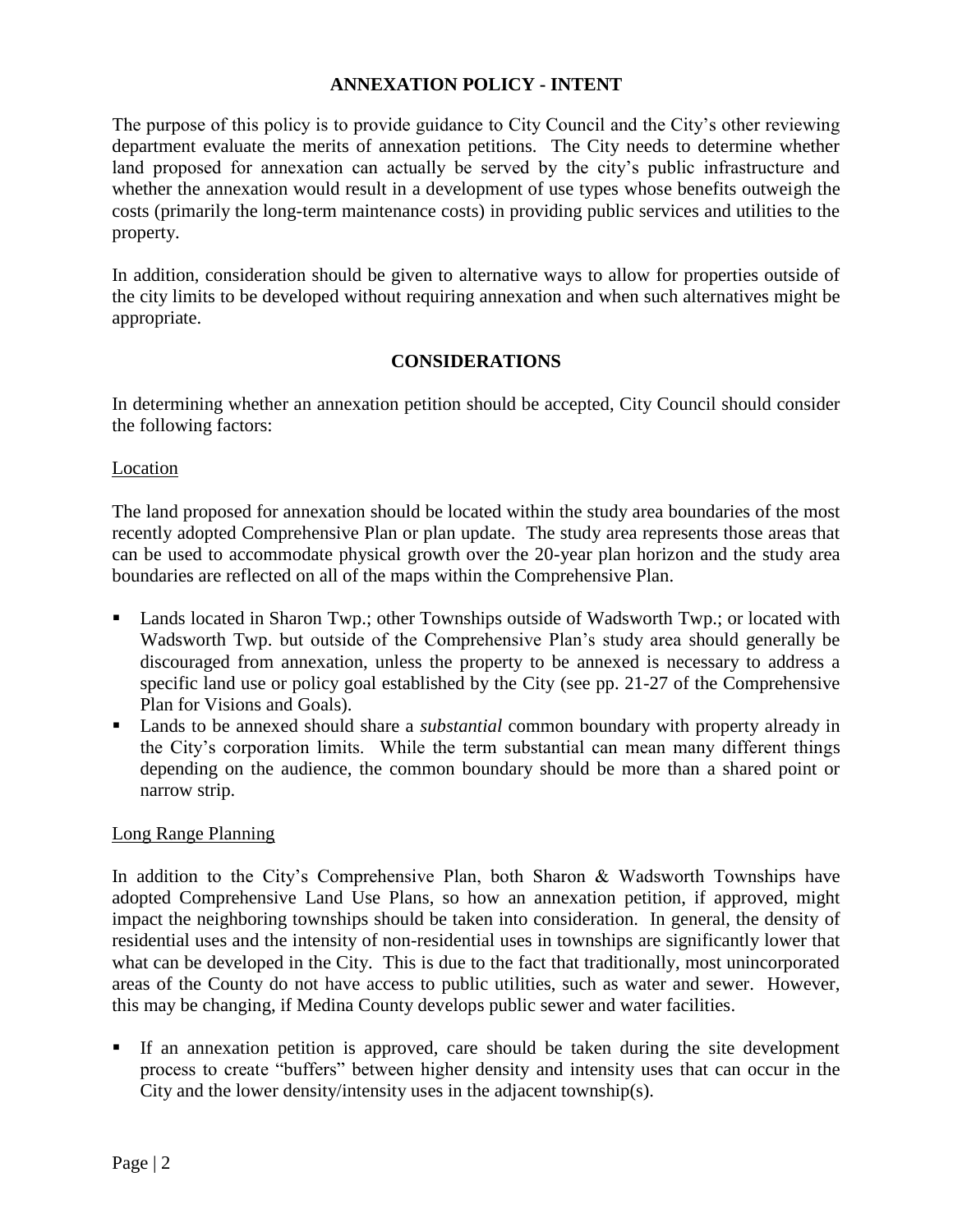Buffers may include natural or physical improvements such as open spaces, public parks; hedgerows, tree lines, etc. or the creation of new "step-down" or "transitional" zoning districts that allow for densities/intensities that are less than what is allowed in current city zoning districts, but are higher than what is permitted in the adjacent townships.

# Topography & Other Environmental Conditions

The physical characteristics of land can have a profound impact on how a property can be developed and at what density or intensity, regardless of what zoning might allow. Properties with steep slopes, watercourses, lakes, wetlands or poor soil types or other environmentally sensitive conditions can be difficult to develop.

Furthermore, many of the environmental conditions are regulated by other federal or state agencies outside of the city's influence. These agencies may limit or prohibit what can be developed in environmentally sensitive area or limit how much of an environmentally sensitive area can be disturbed during construction/development. Federal wetlands and floodplain regulations are examples of regulatory constraints.

- In general, environmental factors typically reduce the amount of actual land that can be developed and what area remains can be expensive or cost-prohibitive to develop and these factors should be taken into consideration when reviewing an annexation petition.
- The ability to provide or construct public utilities on and through properties encumbered with environmental issues is another factor to consider during the annexation process and is discussed further as the next topic.

### Public Utilities

While topography & environmental conditions typically have the largest impact on the ability to extend or provide public services to properties proposed for annexation, there are other factors as well; primarily the concept of "adjacency". In order to ensure that utilities can be extended (in the absence of any other environment consideration), the land considered for annexation should have at least one common boundary with the City in close proximity to the current termini of the sanitary sewer and water mains. Questions that should be considered include:

- Where do existing city utility mains end in relation to the area proposed for annexation and can they be extended economically to the area proposed for annexation.
- Would such utility extensions be able to be maintained by the City in a cost-effective manner
- Does the county or other local government have utility mains in the general vicinity that may be easier to access in lieu of extending city utilities?

Furthermore, to ensure that utilities can be extended, all highway easements that exist on properties to be annexed shall be converted to dedicated public right-of-ways.

#### Fiscal Impacts

While land development regulations are not the proper tools for managing finances, the potential impacts annexation and future development may have on the City's revenues and expenditures should be considered along with the other factors as noted in this policy. In general: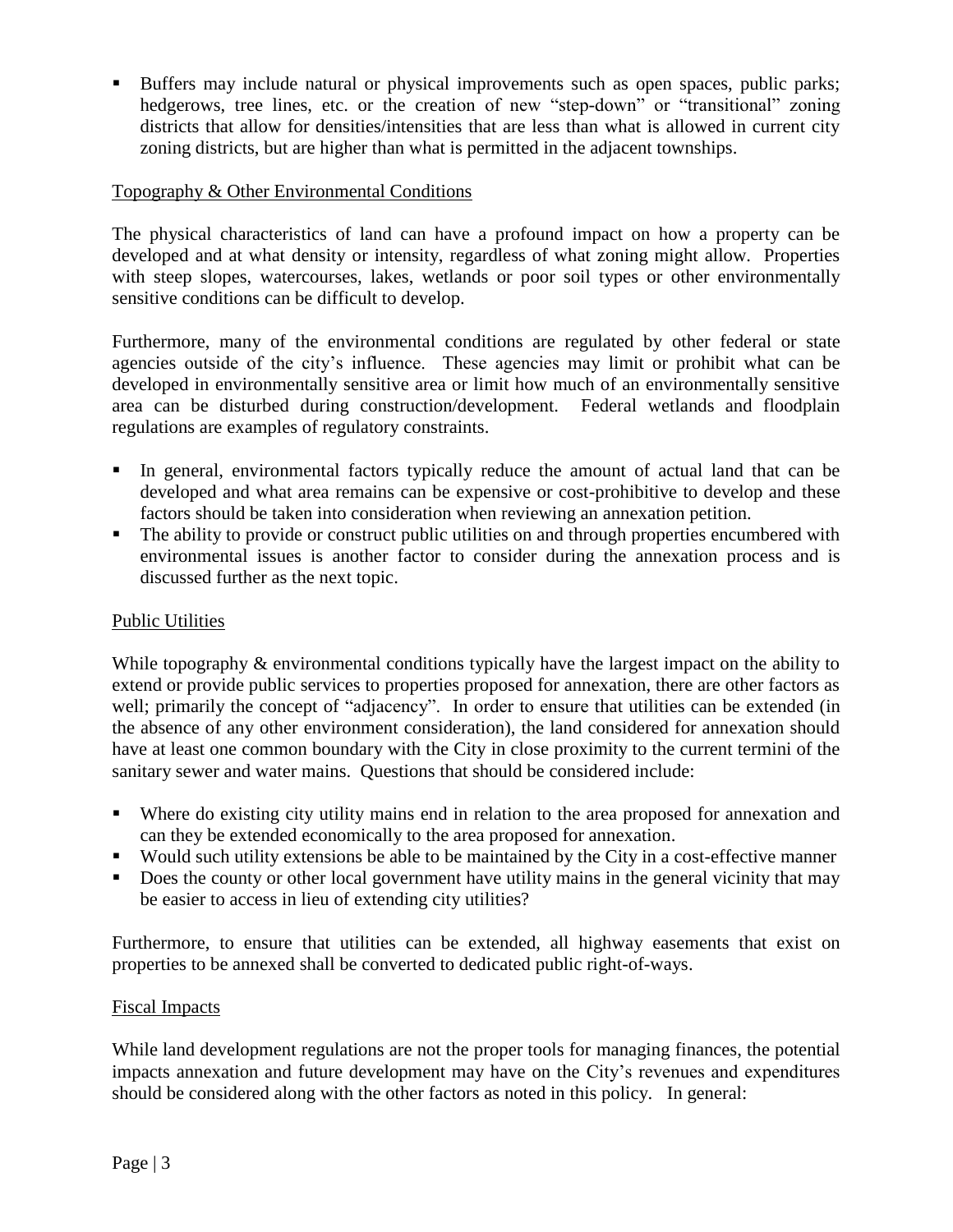- In most cases, income tax revenues raised from annexed properties do not typically cover the costs of providing services to said properties, primarily because the annexed lands are developed for low density residential uses or low intensity non-residential uses. These types of developments typically cost more to service than the city receives in revenues.
- Higher density residential, mixed use and industrial developments can approach a "break even" point or even provide revenues that exceed costs.
- The physical design of a development can greatly influence revenues and costs. The more dwelling units or non-residential uses that can be served on the least amount of infrastructure tend to result in less costly projects over the long run in terms of both service and maintenance costs.

### Alternatives to Annexation

The traditional distinction between cities (which have public utilities) and townships and other unincorporated areas (which do not typically have public utilities) is not always as clear as it once was. County or other local governments may be able to provide sewer and water to some unincorporated areas, which might lessen the requests for annexations.

However, even in those cases where county or other local governments provide utility services, there may still be a desire to annex property into the City. This would be especially true, *if* townships do not amend their zoning resolutions to allow for higher densities/intensities that are made possible by the public sewer and/or water provided by a county or other local government.

In these cases, the feasibility of options other than annexation should be investigated.

- Is the use of a JEDD for non-residential developments or a utility service/revenue sharing agreement for residential development more appropriate than actual annexation?
- Utility service agreements can work both ways. The city can agree to provide services to areas outside of the corporation limits and/or a county or other local government could agree to provide utilities to certain areas within the city limits. Such agreements can reduce costs to construct and maintain utilities by eliminating the need to provide city utilities where such utilities already exist but are owned and maintained by a different governmental unit.

# **GENERAL RECOMMENDATIONS**

Favorable consideration should be given to annexations that meet the following requirements:

- The land is located within the comprehensive plan's study area.
- The land is located within the city's public water and sewer utility service areas.
- Public water and sewer can be adequately and cost effectively extended to the annexed land by a developer. Council may also consider adopting an *Adequate Public Services Ordinance* (*APSO*) to ensure public facilities are available to be extended to the annexed lands.
- The annexation petition includes a concept plan showing how the land would be developed after annexation and such plan complies with the comprehensive plan's recommendation and is reasonable and appropriate for the area.
- The annexation would advance one or more public goals.
- Environmental factors and conditions will not interfere with the extension of public sewer and water or create the need for significant system upgrades and improvements in order to service the property proposed for annexation.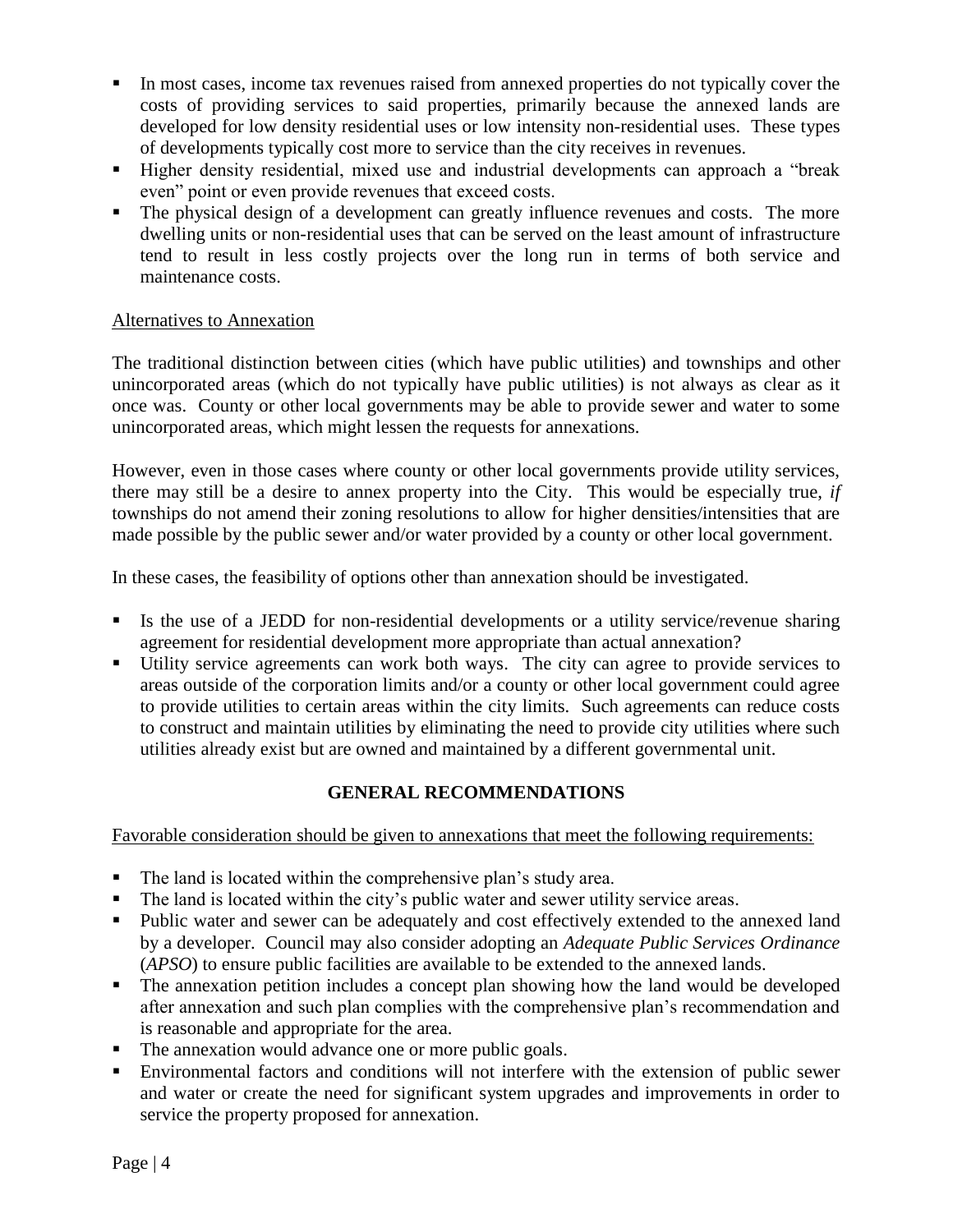Petitions which exhibit one or more of the following conditions should generally not be considered for annexation:

- The land is located outside of the comprehensive plan's study area.
- The property is encumbered with significant environmental conditions that are difficult or cost-prohibitive to mitigate.
- The extension of public water and sewer is determined by the City's Engineering Department to be difficult or cost prohibitive to construct and/or will be difficult or cost prohibitive for the city to adequately maintain.
- The annexation petition does not include a concept development plan or such concept plan does not comply with the recommendations of the comprehensive plan.
- The petition creates irregular boundaries with a neighboring township (such as island of township property surrounded by land within the city) or creates conditions that could negatively impact the ability of the City to extend public sewer and water.
- The annexation does not advance a substantive public goal.
- Other regulatory and policy options exist that should be considered that would allow the property to be developed without the need for annexation (JEDD's, Utility Service Agreements).

All ordinances to accept an annexation should include the following provisions:

- The annexation plat shall ensure that all easements for public roadways are converted to dedicated public right-of-ways.
- Adequate public facilities (water, sanitary sewer) exist in the general vicinity of the land subject to annexation and such facilities can be readily extended by a developer and easily maintained by the City after acceptance.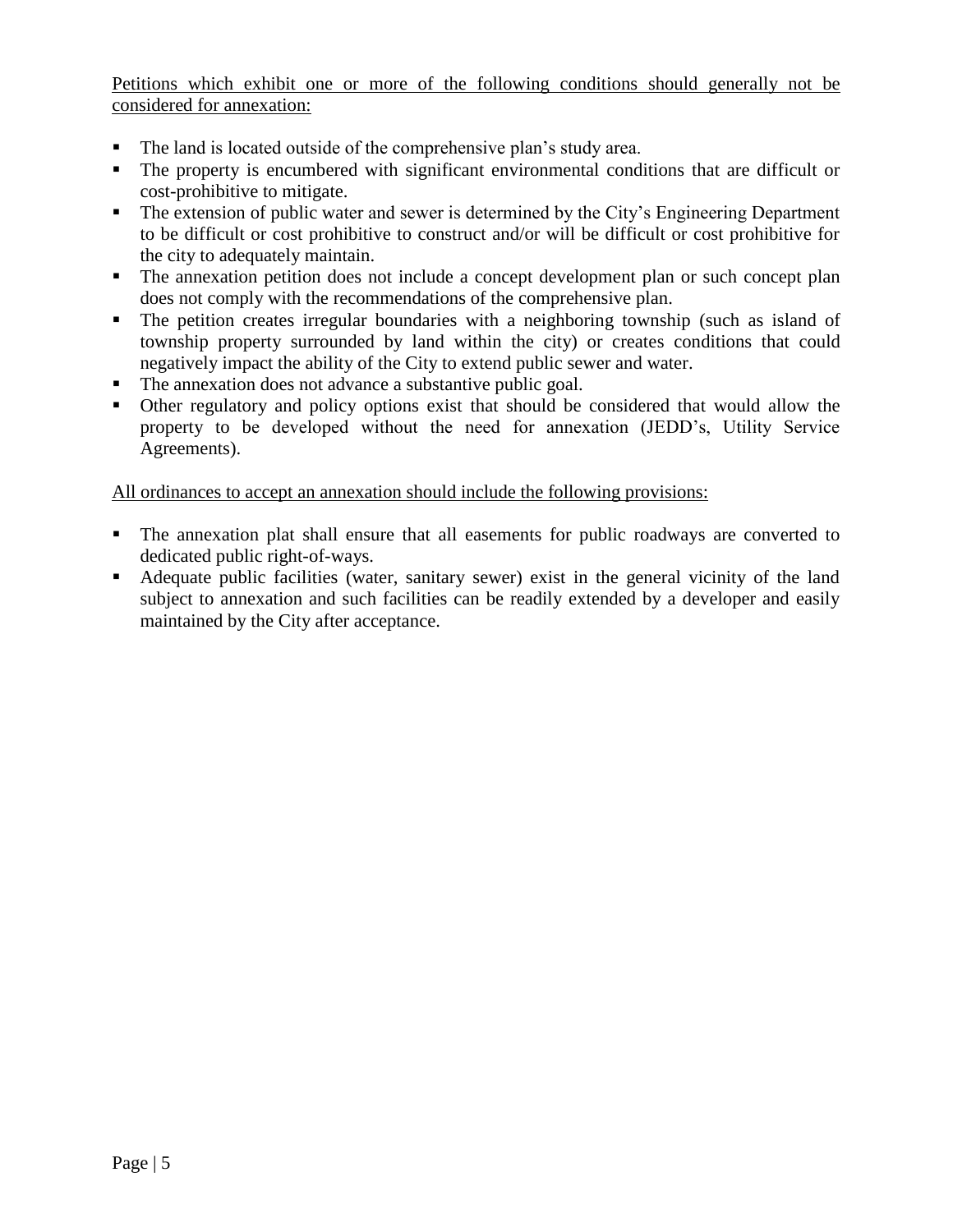# **SECTION II - SPECIFIC AREA RECOMMENDATIONS**

This section looks at specific lands just outside of the City's corporation limits where annexation petitions might reasonably be expected. These areas are identified on the attached annexation map, and for each area, existing conditions are noted along with recommendations for potential uses and zoning classifications, should annexations occur from these areas.

#### **Area A (Reimer Road – West & SR-94)**

#### Existing Conditions

- All of the land is currently within Wadsworth Township and most of it is located in the Comprehensive Plan's Study Area.
- City Water is potentially available. All mains shall be constructed by the developer in accordance to City standards and sized according to the most current version of the Water Distribution Master Plan.
- **Provision of sanitary sewer may be problematic:** 
	- a) A portion of the land falls within the County's sanitary sewer district's service area. They should be consulted regarding the ability to provide sanitary service.
	- b) The majority of Area A falls within the City's potential sanitary service area; however:
		- 1. No City gravity sewer currently exists and the existing lift stations in the vicinity were originally constructed as private facilities. As such, they were not built to public specifications or designed to accommodate additional capacity outside of their original service areas.
		- 2. Additional studies of sanitary sewer capacity should be undertaken by an applicant *prior* to annexation.

#### Recommendations - Uses & Densities

- Potential uses should be primarily single family homes and freestanding condos at roughly  $2 - 4$  dwellings per acre.
- Development opportunities are mainly "infill" and should be similar in layout and density to the surrounding properties.
- R-1 and LDR are appropriate zoning classifications.

# **Area B (Reimer Road – East)**

#### Existing Conditions

- All of the land is within Wadsworth Township and included in the Comprehensive Plan's Study Area.
- With minor exceptions, public water should be available. All mains shall be constructed by the developer in accordance to City standards and sized according to the most current version of the Water Distribution Master Plan.
- Area B falls within the City's sanitary sewer service district; however: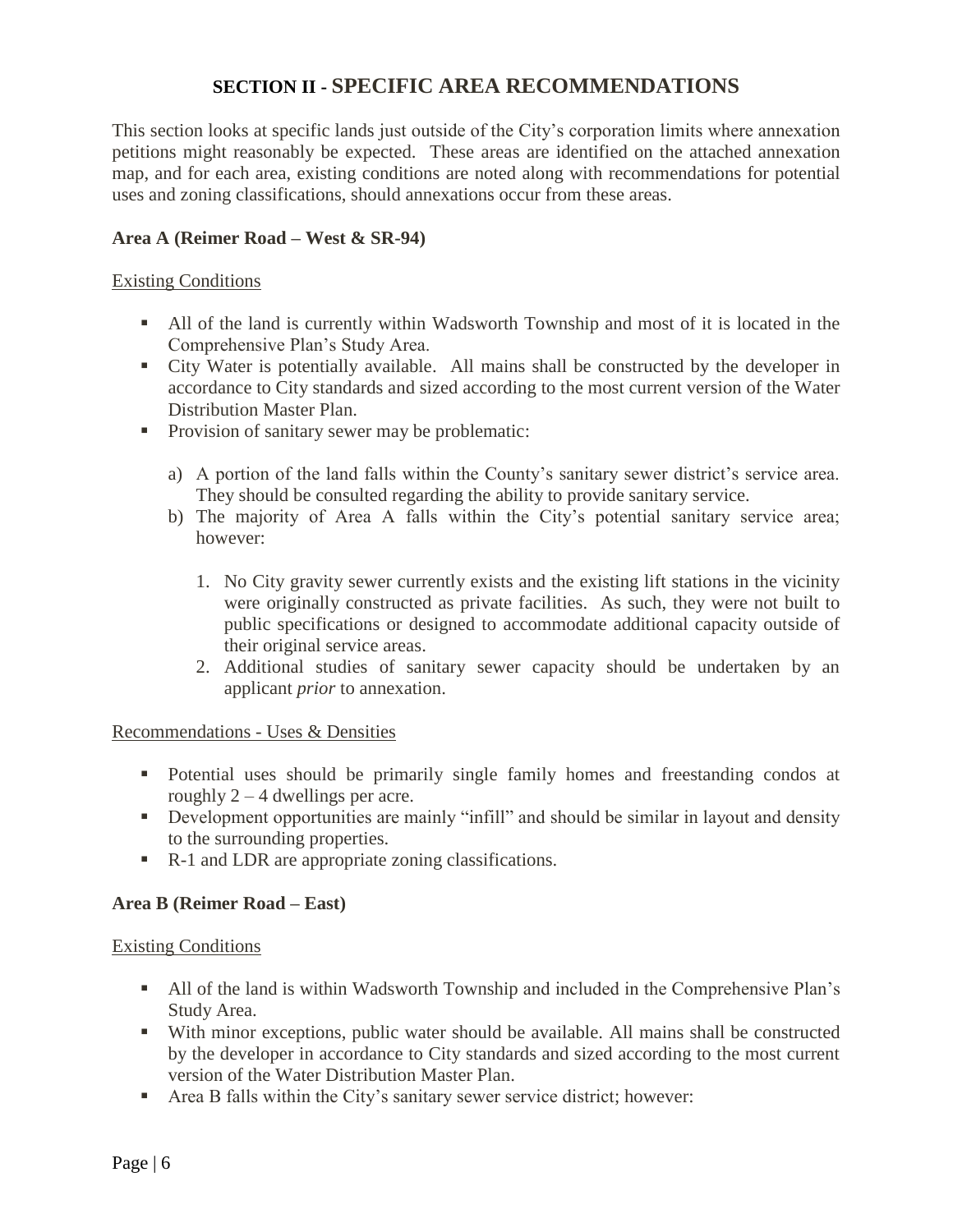- a) This area is on the edge of the existing sanitary sewer service area but topography falls nearly 80 feet from Reimer Road to the north. To be serviced, these areas would require an extension of the sanitary sewer from the Tiberon Trace subdivision along with the extension of Shepperton Drive. These improvements are typically developer expenses.
- b) A developer may be required to make adjustments/modification to the Sharon Southern Lift Station as well.
- This area is adjacent to known abandoned underground mines.

- Potential uses should be primarily single family homes and freestanding condos at densities of 2 – 4 dwellings per acre.
- The use of PUDs and cluster lot subdivisions are acceptable.
- R-1 and LDR are appropriate zoning classifications

# **Area C (Hartman Road Corridor)**

### Existing Conditions

- All of the land is within Wadsworth Township and the Comprehensive Plan's Study Area.
- With minor exceptions, public water should be available. All mains shall be constructed by the developer in accordance to City standards and sized according to the most current version of the Water Master Plan.
- This area is an important component in the City's Master Water Distribution Plan. Future development plans shall include the construction of new water mains as per the most current version of this document.
- Most of this area falls within the City's potential sanitary service areas. The portion of this area located primarily north of I-76 and west of Hartman Road may be served from the extension of the sewer from its current terminus on Lavern Drive with minimal improvements by a developer. However, a developer many need to make adjustments/modifications to the Sharon Southern Lift Station as well.
- The City's Comprehensive Plan calls for the extension of Park Center or Smokersise Drives to Hartman Road. This would require complete public improvements.
- A portion of the area appears to be encumbered by abandoned underground mines.

# Recommendations - Uses & Densities

- Along Reimer Road, potential uses should be primarily single family homes and freestanding condos at densities not exceeding 4 dwellings per acre.
- The central area (south of Reimer and north of I-76, would be appropriate for mixed commercial & residential uses; professional offices and multifamily housing not exceeding roughly 7.3 dwellings per acre.
- Many different zoning classifications could be applied to this area (including C-1, C-3, C-5, R-2 and R-3. A new mixed use zoning district might also be created for a portion of this area.
- The use of PUDs and cluster lot subdivisions in this area are appropriate.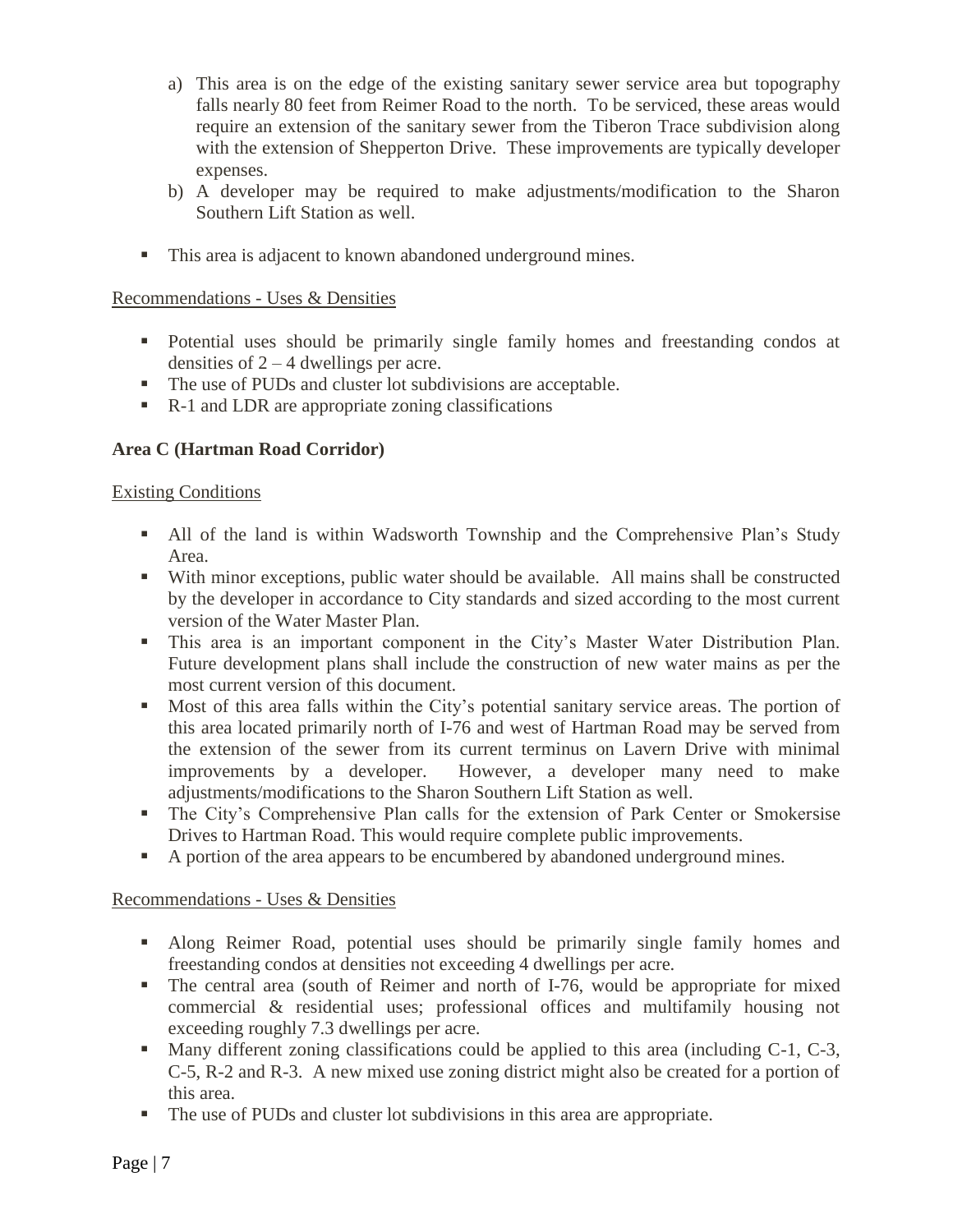Development plans, especially for the central section, must incorporate the extension of Smokerise Drive from its existing terminus to Hartman Road.

# **Area D (Akron Road to Broad Street)**

### Existing Conditions

- All of the land is within Wadsworth Township and the Comprehensive Plan's Study Area.
- Public water can be provided.
- Most of this area should be serviceable by City sanitary sewer.
- Post annexation development may be able to provide a through street connection between Akron Road & Broad Street.
- There are several large easements for electrical transmission lines in this area that will constrain development; however, these easements may have some recreational value, such as for a multi-purpose trail within the easements.

# Recommendations - Uses & Densities

- Single family homes and freestanding condos at densities not exceeding 4 dwellings per acre are appropriate.
- The use of PUDs and cluster lot subdivision are acceptable.
- Potential multifamily development sites near commercial land and other multifamily sites exist along Akron Road. Density should not exceed roughly 7.3 units per acre.
- Potential expansion of commercial uses west of and adjacent to Wadsworth Crossings may be possible.
- Potential zoning classifications include R-1, R-2 & R-3 Residential; and C-1 & C-3 Commercial.

# **Area E (Akron Road & I-76 Corridor)**

# Existing Conditions

- All of the land is within Wadsworth Township, most of which is included in the Comprehensive Plan's Study Area.
- A special corridor plan/development study was prepared for this area in 2018 to address issues specific to this area. That document contains several development scenarios and uses appropriate for the area.
- With minor exceptions, public water could be made available to serve this area.
- The land is outside of City's sanitary service area and gravity sewer is not available to this area. Sanitary sewer cannot be provided without construction of lift station and the size of the lift station will determine how much land can be included in the service area. The City will need to consider what, if any additional lands should be annexed or if will provide sanitary sewer to properties outside of the corporation limits.
- Other environmental issues impact potential site development (i.e., water courses, riparian zones, wetlands, steep slopes).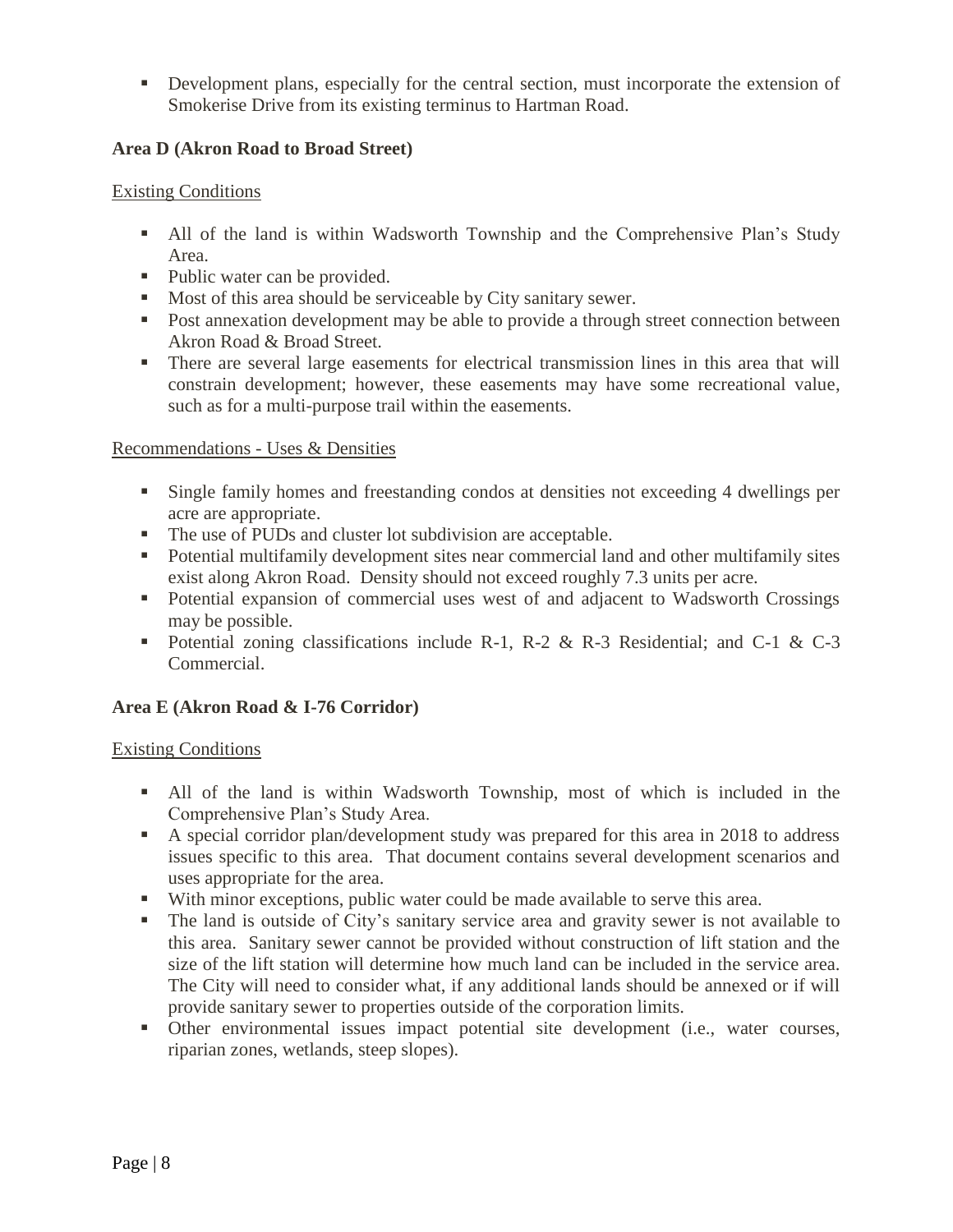- Potential uses should be those identified in the Corridor Development Plan.
- New zoning regulations may be appropriate to allow for mixed use areas or the "Town Center" development identified in the Corridor Plan.
- No additional annexations should be permitted in this area until all of the issues regarding sanitary sewer have been resolved and an infrastructure development plan in place.
- The City should consider adopting an Adequate Public Facilities Ordinance (APFO) or a *Concurrency Regulation* for this area to ensure that public facilities exist either before, or will be constructed concurrently with a land development project.
- Annexed land should keep its existing township zoning until the public facilities needed to support more intensive development are constructed. Alternatively, a development plan and development agreement should be in place to ensure the construction of the utilities occurs along with site development.

# **Area F (Industrial – Seville & Rittman Roads South of I-76)**

### Existing Conditions

- All of the land is within Wadsworth Township and included in the Comprehensive Plan's Study Area.
- Sites are located on east side of ABC railway ROW and two of the locations are adjacent to the Brickyard property.
- Public water and sanitary sewer are in the general vicinity and could be extended.
- ı

Recommendations - Uses & Densities

- This location is appropriate for extending land zoned for industrial and storage uses.
- $I-I & I-2$  Industrial zoning is appropriate.

# **Area G (Industrial – Wadsworth Road South of I-76)**

#### Existing Conditions

- All of the land is within Wadsworth Township and included in the Comprehensive Plan's Study Area.
- Public water is in the general vicinity and could be extended. All mains shall be constructed by a developer in accordance to City standards and sized according to the most current version of the Water Distribution Master Plan.
- A sanitary trunk line, with major improvements would have to be constructed to provide sanitary sewer.

# Recommendations - Uses & Densities

- This location is appropriate for extending land zoned for industrial and storage uses.
- $I-I & I-2$  Industrial zoning is appropriate.
- Annexation petitions should contain a draft development and utility service plan showing how the site is intended to be developed and how utilities will be extended to service the annexed land.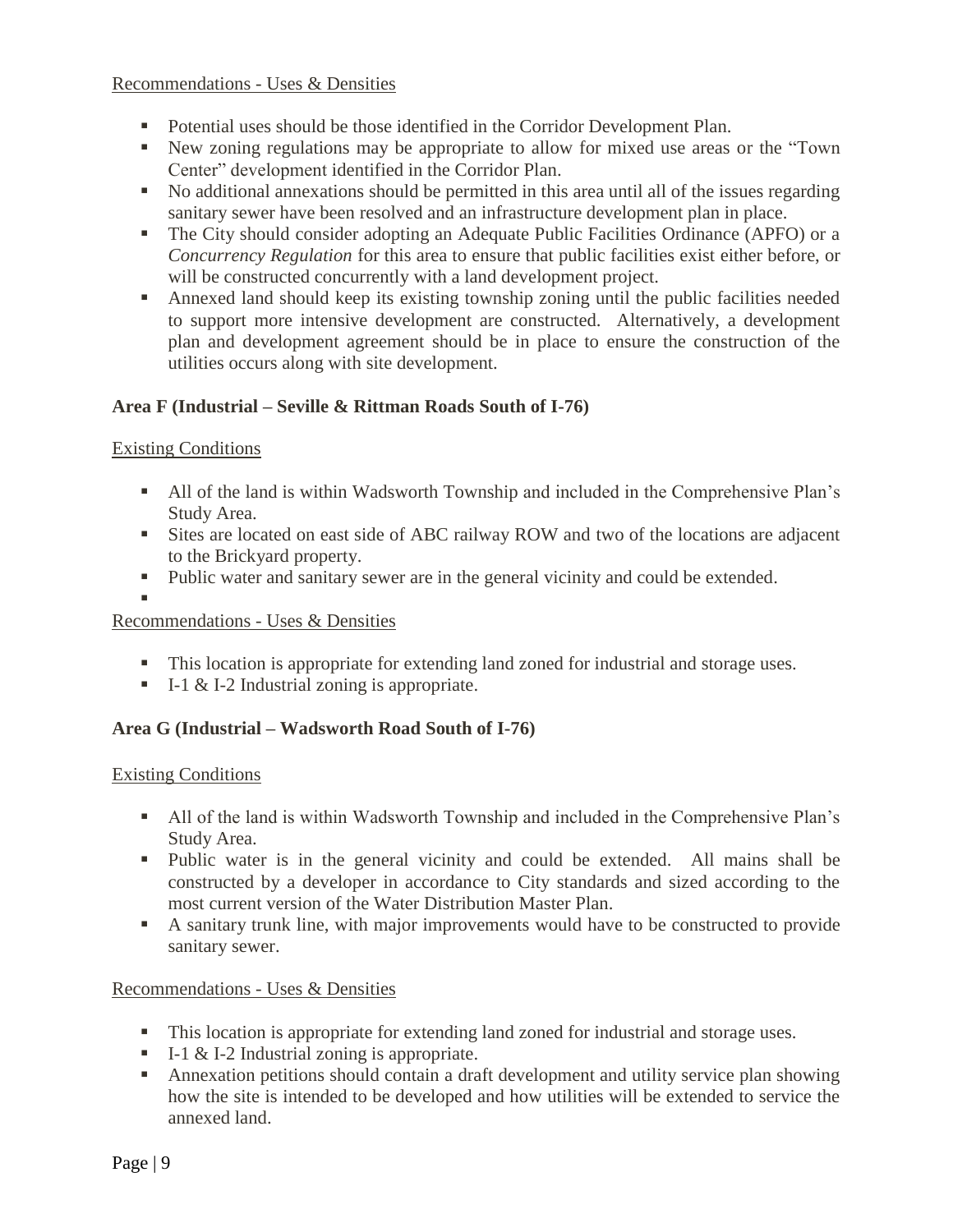# **Area H & H-1 (Industrial – Wadsworth Road North of I-76)**

#### Existing Conditions

- All of the land is within Wadsworth Township and most is included in the Comprehensive Plan's Study Area.
- Contains roughly 65 acres of developed land and 50 acres of vacant land.
- Sewer and water are not readily available.
- While a water main can be installed across I-76 relatively easily, a gravity sanitary sewer trunk line with major improvements would be much more difficult and costly to construct.
- There are already approximately 240 acres of land currently in the City (on the west side of Wadsworth Road) that is not serviced with public sewer and water (see H-1 on Policy Map).

#### Recommendations - Uses & Densities

- While land is in this area would be appropriate for expanding the industrial land use base, annexations are not recommended until public sewer and water are extended to serve the area.
- Should utilities be made available, I-1 or I-2 Industrial zoning would be appropriate for future annexations.
- For lands already in the City (see H-1 on Policy Map), consideration should be given to allow the construction of an on-site sewage treatment system for industrial uses. This system would be abandoned once gravity sewer is constructed.

#### **Area I (Sharon Township)**

#### Existing Conditions

- All of the land is in Sharon Township and outside of the Comprehensive Plan's Study Area.
- The land is reaching the edge of the City's potential service areas for water and sewer.
- Medina County considering providing sewer and water to this area.
- The land is identified as being within Sharon Township's Planned Residential Development transitional zoning district.
- **Providing sanitary sewer to this area may be problematic for the same reasons noted for** Area A-1:
	- a) The land is at the border of the City and County's potential services areas. Sanitary sewer could be provided by either the City or County; except that;
	- b) No City gravity sewer currently exists and the existing lift stations in the vicinity were originally constructed as private facilities. As such, they were not built to public specifications or designed to accommodate additional capacity (outside of their original service area).
	- c) Additional studies of sanitary sewer capacity should be undertaken by an applicant *prior* to annexation.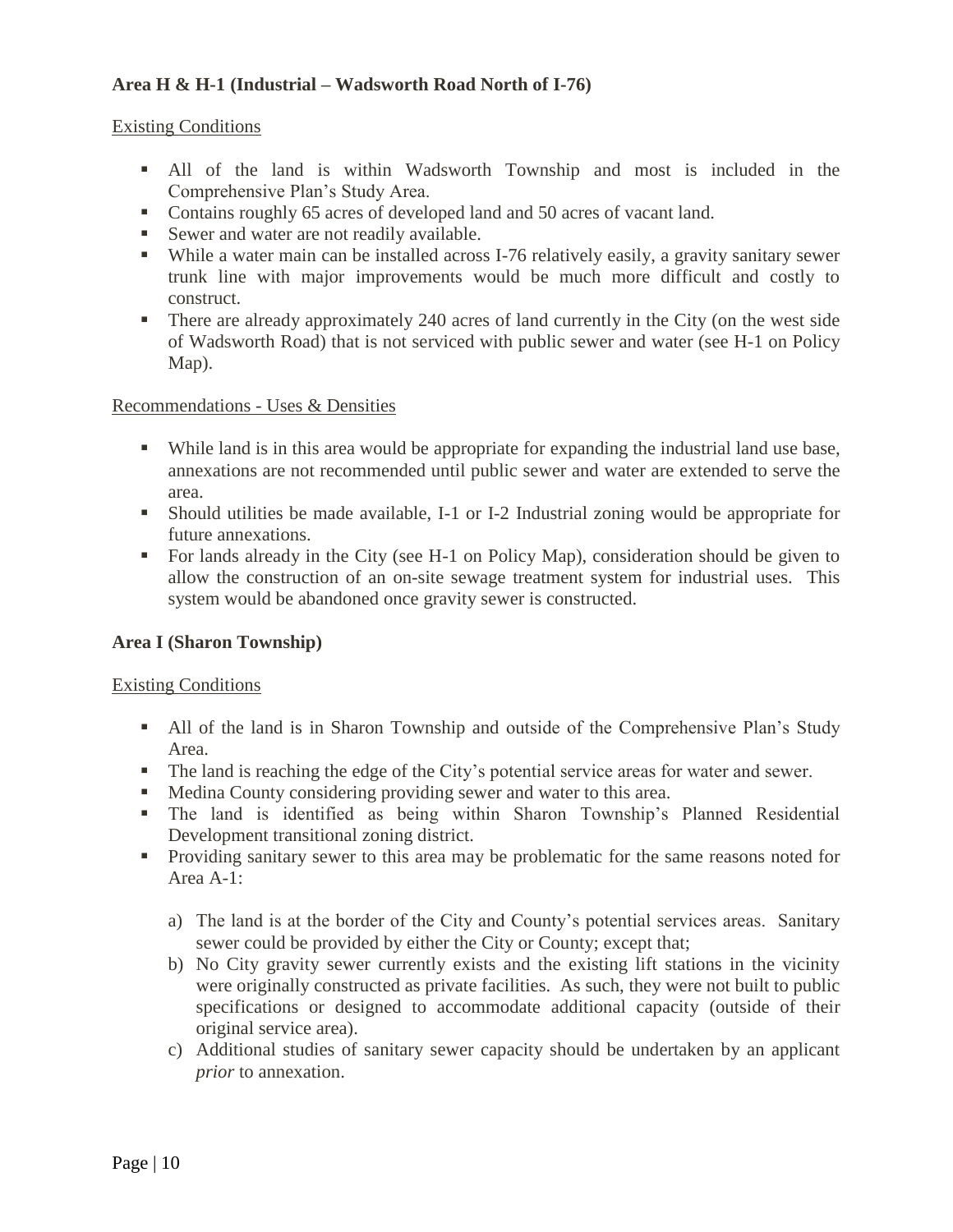- City water may be extended to serve this area. All new mains, including the extension of the existing mains shall be constructed by a developer in accordance to City standards and sized according to the most current version of the Water Distribution Master Plan.Sharon Township is predominantly "suburban-rural" in character and City's current lowest density residential zoning is still 4 times as dense and the Townships.
- Land annexed from Sharon Twp. will still remain in the Highland School district.

- Annexations petitions for land in Sharon Township should be reviewed carefully to ensure City is not overextending its ability to provide public services.
- If it is not economically feasible to extend public water and sewer to this area, applications for annexation should be denied. If utilities can be constructed to serve development in this area, annexation applications could be considered for approval.
- Potential uses should be single-family dwellings and freestanding condominiums only.
- A new residential zoning classification (Estate Residential) should be created for this area that limits density to not less than 1 dwelling unit per acre. This new classification could also include a provision for open space subdivisions.
- The application of LDR and R-1 Residential zoning, both with and without the Planned Unit Development option, should be prohibited in this area to ensure larger lot sizes are maintained.

# **Area J (Southern Wadsworth Twp.)**

### Existing Conditions

- All of the land is in Wadsworth Twp. and within the Comprehensive Plan's Study Area.
- Public water is in the general vicinity and could be extend to serve these lands. All mains shall be constructed by a developer in accordance to City standards and sized according to the most current version of the Water Distribution Master Plan.
- Public sanitary sewer is in the general vicinity and could be extended by a developer to service this area.

#### Recommendations - Uses & Densities

- Potential uses should be primarily single family homes and freestanding condos at roughly 1-2 dwellings per acre.
- Development opportunities are mainly "infill" and should be similar in layout and density to the surrounding properties.
- LDR and "Estate Residential" (see Area I recommendations) are appropriate zoning classifications.

# **Area K (Leatherman Road Corridor)**

#### Existing Conditions

 Gravity sanitary sewer does not exist in the corridor and construction of additional public lift stations to serve this area is discouraged.